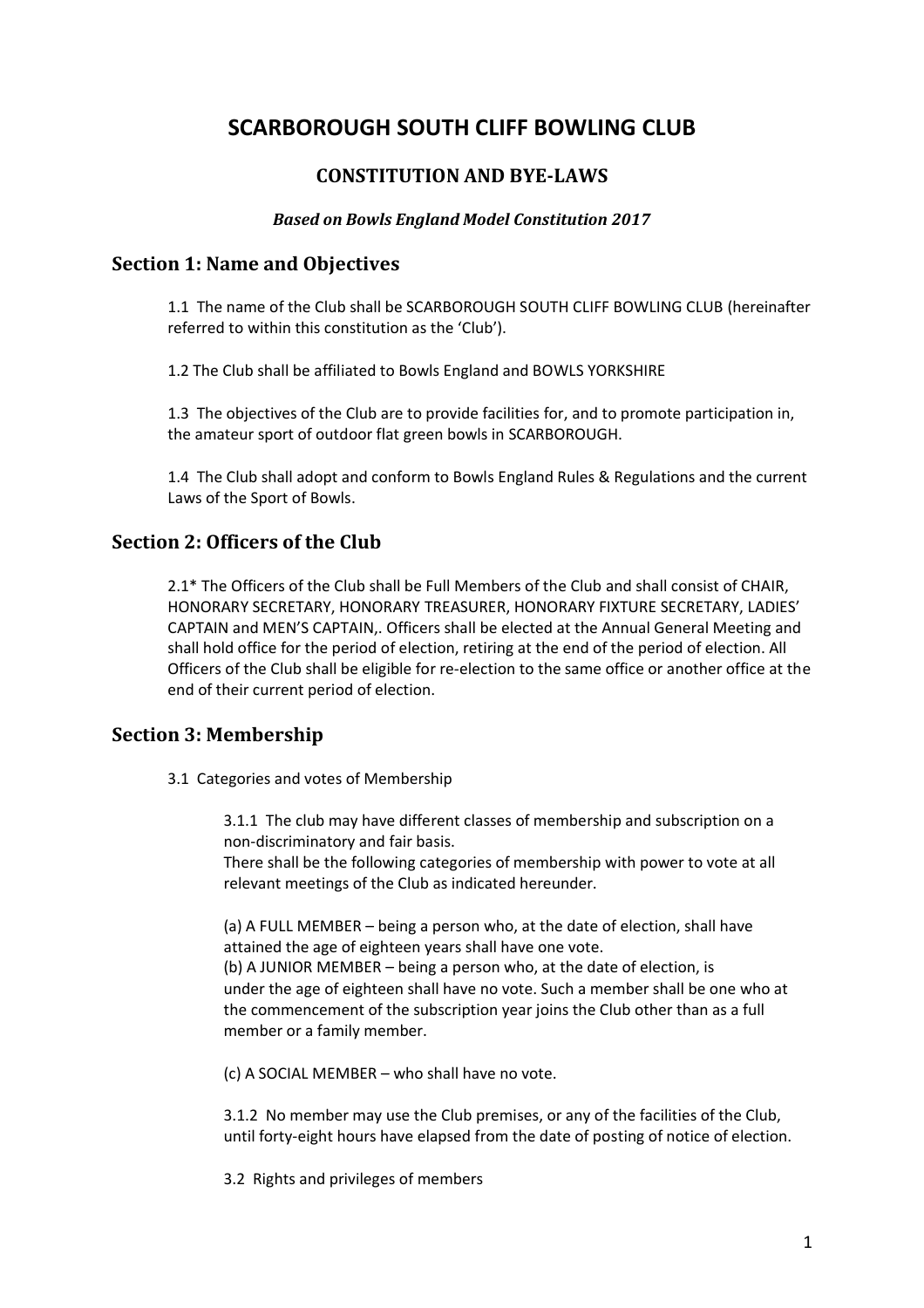- 3.2.1 The rights and privileges of each category of membership shall be as follows:‐
	- 3.2.1.1 (a) A FULL MEMBER shall have the full use of all Club facilities. Affiliation Fees shall be payable to BOWLS YORKSHIRE and Bowls England.

(b) A JUNIOR MEMBER shall have the full use of all Club facilities subject only to 8.4 of this Constitution. Affiliation Fees shall be payable to BOWLS YORKSHIRE and Bowls England.

(c) A SOCIAL MEMBER shall have the full use of the Club‐house facilities and may attend regular organised social bowling sessions on payment of a green fee. Social members may represent the club in friendly matches but not league matches.

3.2.2 Candidates for membership shall have no privileges whatsoever in relation to the use of the Club or premises until they have become a member.

3.3 Membership Joining Fee & Subscription Fee

3.3.1 The rate Subscription Fee for each category of Membership shall be proposed by the Committee to the members at the Annual General Meeting in each year. Any proposed changes shall be approved by a majority of those present and entitled to vote and shall become operative from 1<sup>st</sup> April each year. The current rate of Joining Fee (if any) and Subscription Fee shall be prominently displayed in the Club premises.

(a) Membership of the Club shall be open to anyone interested in the sport of outdoor flat green bowls on application regardless of sex, age, disability, ethnicity, nationality, sexual orientation, religion or other beliefs. Membership may however be limited according to available facilities on a non‐discriminatory basis.

(b) Membership subscriptions will be kept at levels that will not pose a significant obstacle to people participating.

3.3.2 All members shall pay their first annual subscription fee upon election to the Club and thereafter by 1st. April each year

3.4 Members' duty to provide contact details

3.4.1 Every member shall furnish the Honorary Secretary with up-to-date contact details that shall be recorded in the Register of Members and any notice sent to such address/es either by post or electronically shall be deemed to have been duly delivered.

3.5 Election and retirement of members

3.5.1 Application for membership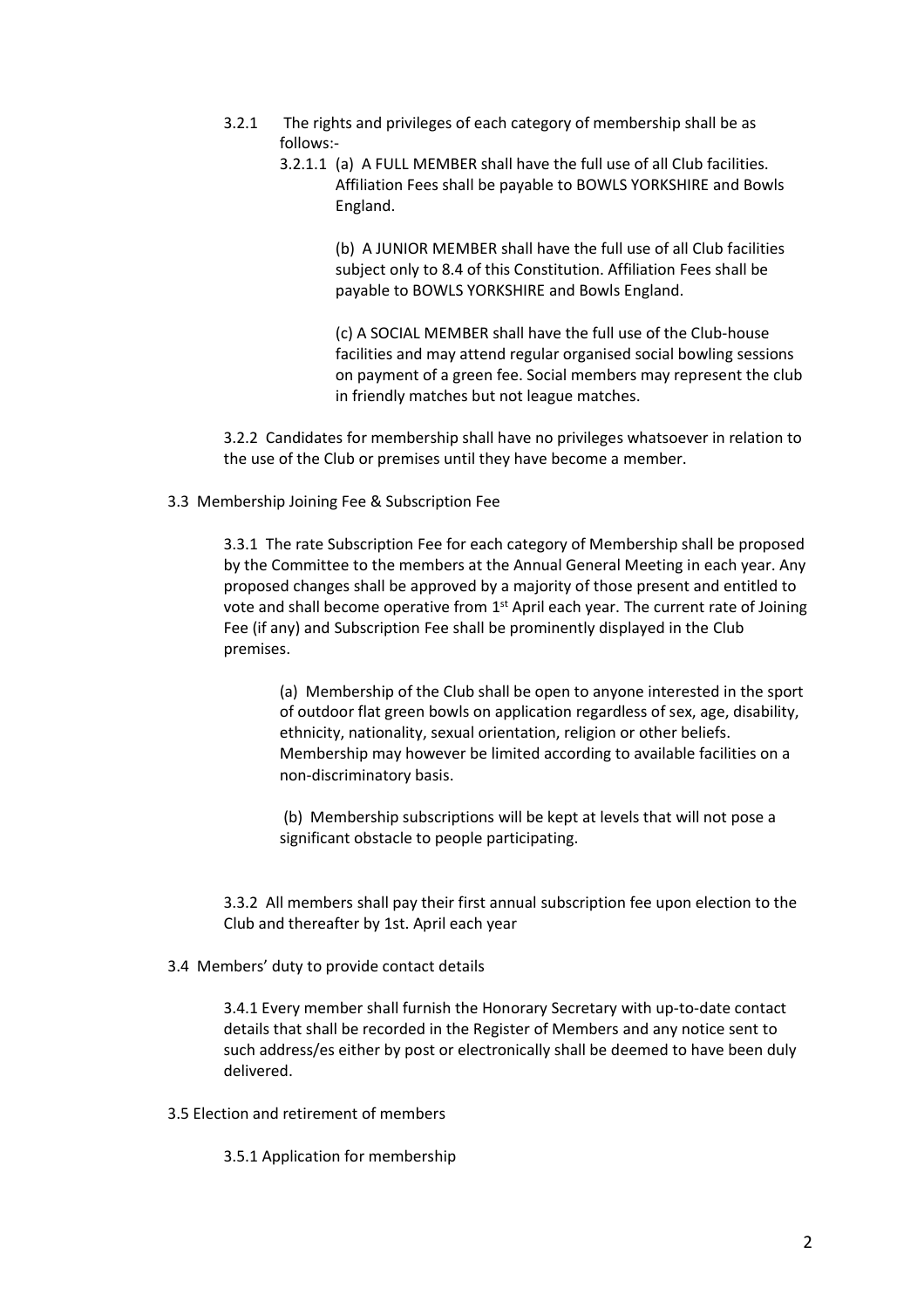(a) An application for membership shall be in the form prescribed by the Committee and shall include the name, address and contact details of the candidate.

### 3.5.2 Election of Members

(a) Upon receipt of an application for membership, there shall be an interval of at least two days before the meeting of the Committee at which such application for membership shall be considered. The Club Committee may refuse membership or remove it, only for good cause such as conduct likely to bring the Club or sport into disrepute. Appeal against refusal or removal may be made to the members. If consideration of removal of membership is as a result of a disciplinary issue, the procedure to be adopted shall be that as set out at point 3.6.2 of this Constitution.

**The** election of all classes of members is vested in the Committee and shall be a simple majority vote of those of the Committee. The Committee may refuse applications only for good cause such as conduct likely to bring the Club into disrepute. The Honorary Secretary shall inform each candidate in writing of the candidate's election or non‐election. The Honorary Secretary shall furnish an elected candidate with a copy of the Rules and Byelaws of the Club and make request for such payments as are necessary.

### 3.5.3 Payment of Fees upon Election

(a) Upon election, a candidate shall pay, within one calendar month, fees as shall be requested. In default of such payment, the election shall be void unless sufficient cause for delay be shown.

## 3.5.4 Retirement of a member

(a) A member wishing to resign their membership shall give notice in writing to the Honorary Secretary before 31<sup>st</sup> January and shall not then be liable to pay the subscription for the following year.

(b) A member who retires in accordance with this Rule shall not be entitled to have any part of the annual membership fee or any other fees refunded.

## 3.5.5 Arrears of Subscription

(a) The Committee may cancel, without notice being given, the membership of any member whose annual subscription and other annual fees are more than one month in arrears provided that the Committee may, at its absolute discretion, re‐instate such member upon payment of arrears. No member whose annual payment is in arrears may use the Club premises or vote at any meeting.

### 3.6 Conduct of Members

3.6.1 Under‐taking by members to comply with rules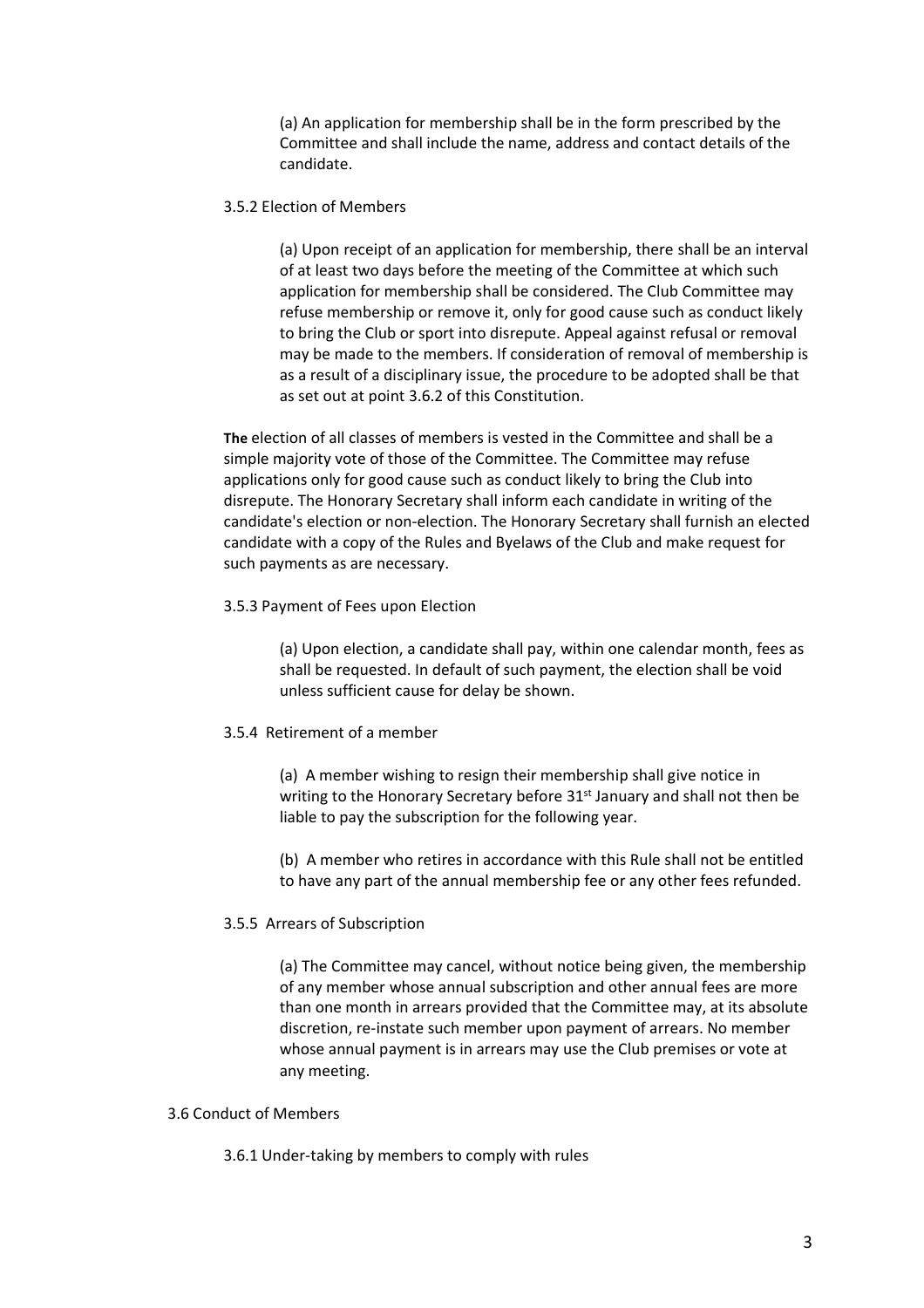(a) Every member, upon election and thereafter, is deemed to have notice of, and undertakes to comply with, the Club Rules and any Byelaws and Regulations of the Club.

3.6.2 Disciplinary action against members

(a) All disciplinary matters will be dealt with in accordance with Bowls England Regulation 9 (Misconduct)

(b) Should any member be expelled, the former member shall not be entitled to have any part of the annual membership fee refunded and must return any property belonging to the Club.

3.6.3 Complaints

(a) Complaints of any nature shall be addressed in writing to the Honorary Secretary.

3.6.4 Members of other Bowls England Affiliated Clubs

(a) A member of any Club affiliated to Bowls England (a list whereof is published by Bowls England annually) may be authorised to use the premises of the Club.

3.7 Limitation of Club liability

3.7.1 All references to the Club in this Section shall mean each and every individual member of the Club from time to time.

3.7.2 Members are bound by the following Rule which shall also be exhibited in a prominent place within the Club premises:

*"Members of the Club may use the Club premises, and any other facilities of the Club, entirely at their own risk and impliedly accept:* 

*(a) The Club will not accept any liability for any damage to or loss of property belonging to members.* 

*(b) The Club will not accept any liability for personal injury arising out of the use of the Club premises, any other facilities of the Club either sustained by members or caused by the said members whether or not such damage or injury could have been attributed to or was occasioned by the neglect, default or negligence of any of them, the Officers, Committee, Trustees or Servants of the Club."* 

3.7.3 Membership of the Club and acceptance of these Rules by the member will be deemed to constitute consent to the holding of relevant personal data for the purposes of the Data Protection Act.

## **Section 4: Management Committee**

4.1 Composition of Committee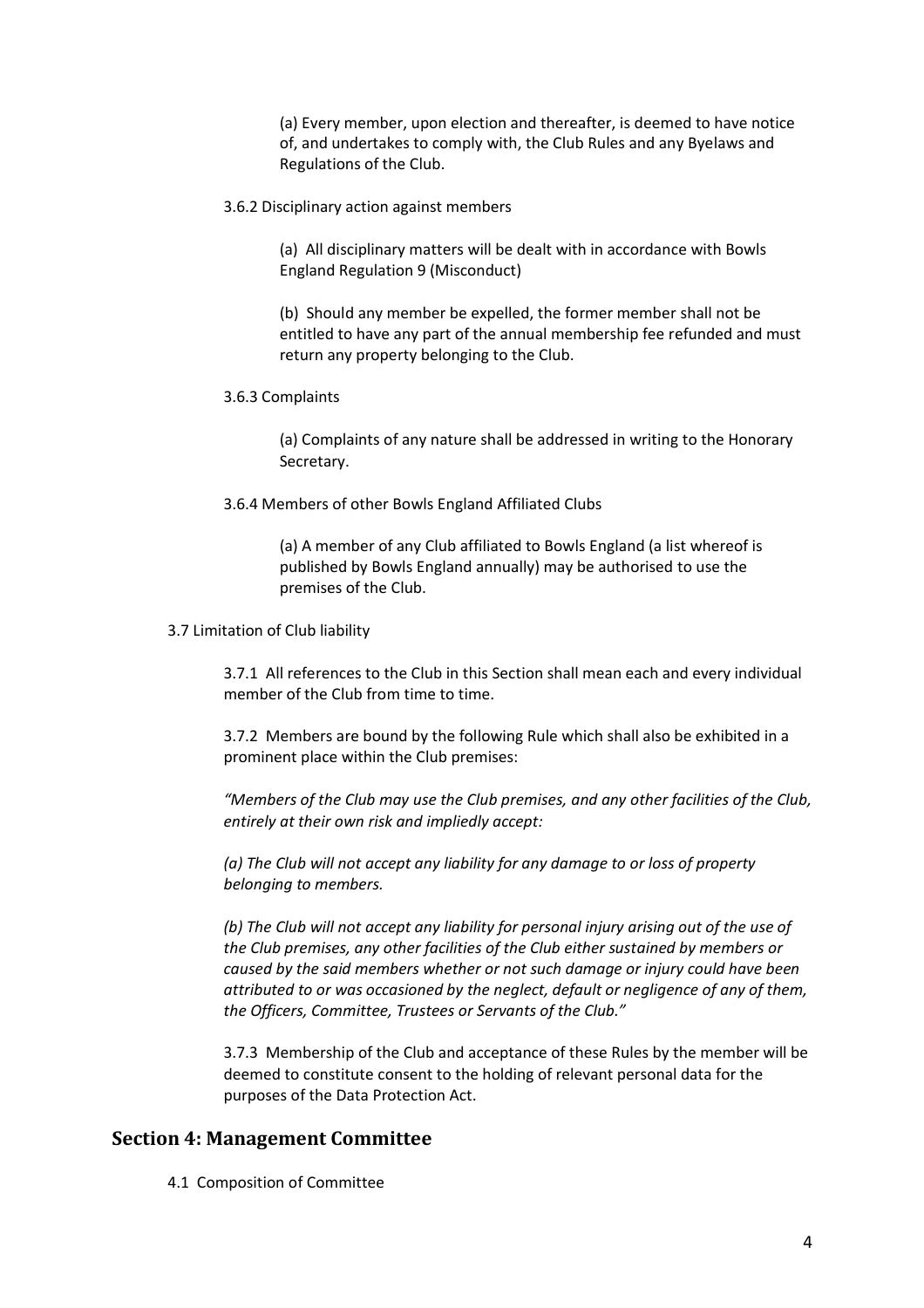4.1.1 The Committee shall consist of the Officers, ex officio, and not less than EIGHT nor more than SIXTEEN Full Members [\*(who have attained the age of eighteen years)] elected at the Annual General Meeting to hold office for the term of their elected period.

4.1.2 Candidates for election to the Committee shall be those members of the retiring Committee eligible to offer themselves for re‐election and such other full members whose nominations (duly proposed and seconded in writing by Full members of the Club) with their consent shall have been received by the Honorary Secretary at least twenty eight days before the date of the Annual General Meeting in each year. Such nominations, together with the names of the Proposer and Seconder shall be posted to the Club premises at least fourteen days prior to the date of the Annual General Meeting.

4.1.3 If the number of candidates for election is greater than the number of vacancies to be filled then there shall be a ballot of those members present and entitled to vote at the Annual General Meeting.

4.1.4 If the number of candidates for election is equal to or less than the number of vacancies to be filled then all candidates shall be deemed to be elected if majority of those present at the Annual General Meeting, and entitled to vote, vote in favour of such election.

4.1.5 In the event of the ballot failing to determine the members of the Committee because of an equality of votes the candidate or candidates to be elected from those having an equal number of votes shall be determined by lot or previously nominated person.

4.1.6 If, for any reason, a casual vacancy shall occur, the Committee may co-opt another person to fill such a vacancy until the next following Annual General Meeting. Co‐opted Members will be entitled to vote.

### 4.2 Committee Meetings

4.2.1 The Committee shall endeavour to meet MONTHLY making such arrangements as to the conduct, place of assembly and holding of such meetings as it may wish.

4.2.2 Voting shall be by show of hands. In the case of equality of votes the Chairman (or other nominated person) shall be entitled to a second and casting vote.

4.2.3 50% +one members personally present shall form a quorum at a meeting of the Committee.

4.2.4 Any conflict of interest must be declared to the Chairman (or other nominated person) prior to the start of the meeting. The Chairman (or other nominated person) will determine if the person may remain in the meeting and/or vote when the item is discussed.

#### 4.3 Powers of the Committee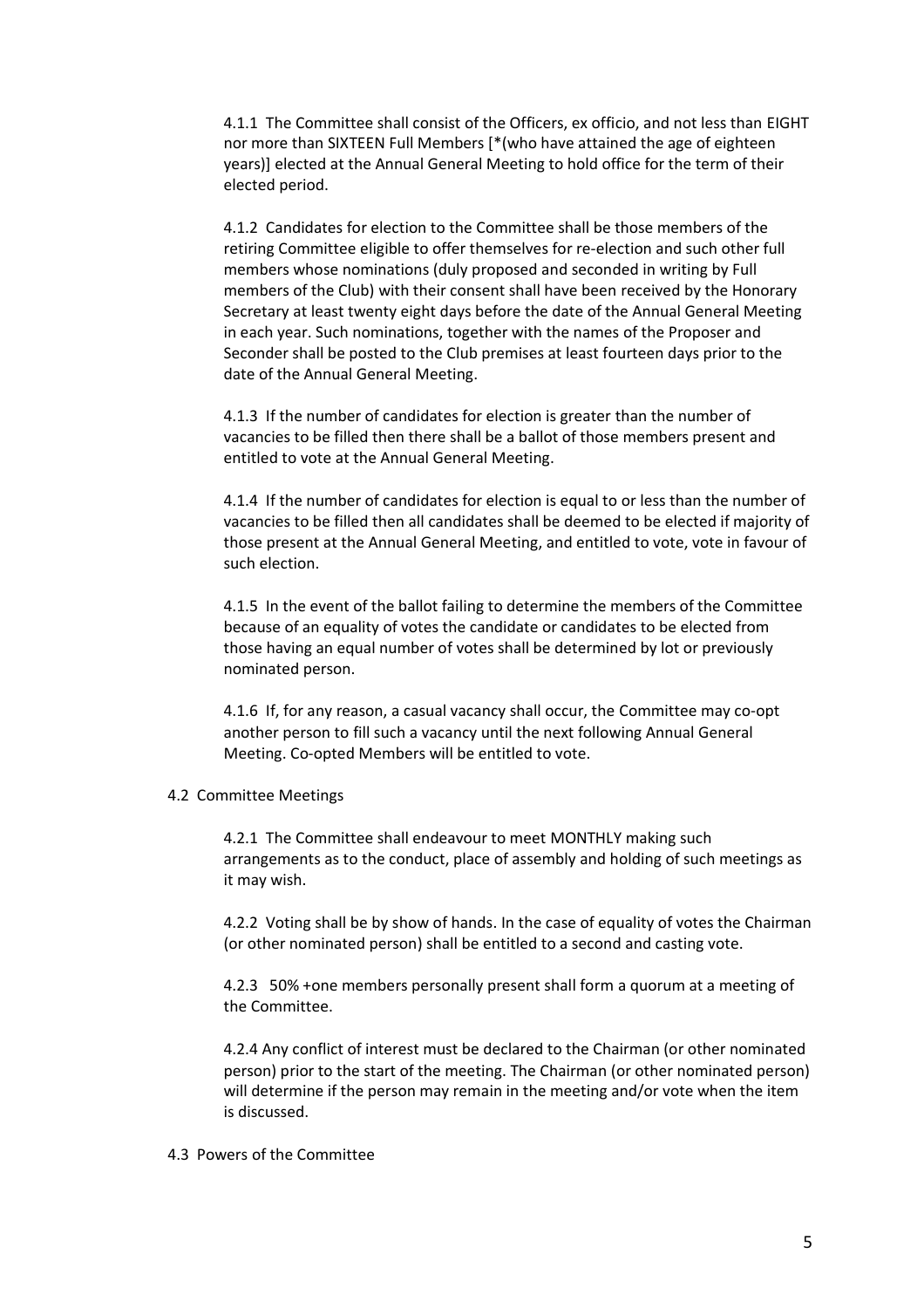4.3.1 The Committee shall manage the affairs of the Club according to the Rules and shall cause the funds of the Club to be applied solely to the objects of the Club.

4.3.2 In particular the Committee shall ensure that the property and funds of the Club will not be used for the direct or indirect private benefit of Members other than as reasonably allowed by the Rules. No surpluses or assets will be distributed to members or third parties and all surplus income or profits will be re‐invested in the Club.

4.4 Appointment of Sub‐Committees /Support Groups

4.4.1 The Committee may appoint such sub-committees/support groups as it may deem necessary and may delegate such of its powers as it may think fit upon such terms and conditions as shall be deemed expedient and/or required by the law.

4.5 Disclosure of Interest to Third Parties

4.5.1 A member of the Committee, of a sub‐committee or any member of the Club, in transacting business for the Club, shall disclose to third parties that they are so acting.

4.6 Limitation of Committee's authority

4.6.1 The Committee, or any person or sub‐committee delegated by the Committee to act as agent for the Club or its members, shall enter into contracts only as far as expressly authorised, or authorised by implication, by the Committee. No one shall, without the express authority of the Committee, borrow money or incur debts on behalf of the Club or its membership.

4.7 Members' indemnification of Committee

4.7.1 In pursuance of the authority vested in the Committee by members of the Club, members of the Committee are entitled to be indemnified by the members of the Club against any liabilities properly incurred by them or any one of them on behalf of the Club wherever the contract is of a duly authorised nature or could be assumed to be of a duly authorised nature and entered into on behalf of the Club.

### (a) Indemnity Clause:

*"Each member of the Club shall (to the extent that such person is not entitled to recover under any policy of insurance) be entitled to be indemnified out of all funds available to the Club which may lawfully be so applied against all costs, expenses and liabilities whatsoever [reasonably] incurred by such person in the proper execution and discharge of duties undertaken on behalf of the Club arising there from, or incurred in good faith in the purported discharge of such duties."* 

Rider 1 *"Save in any such case where any such costs, expenses and liabilities arise in connection with any negligence, default, breach of duty or breach of trust."*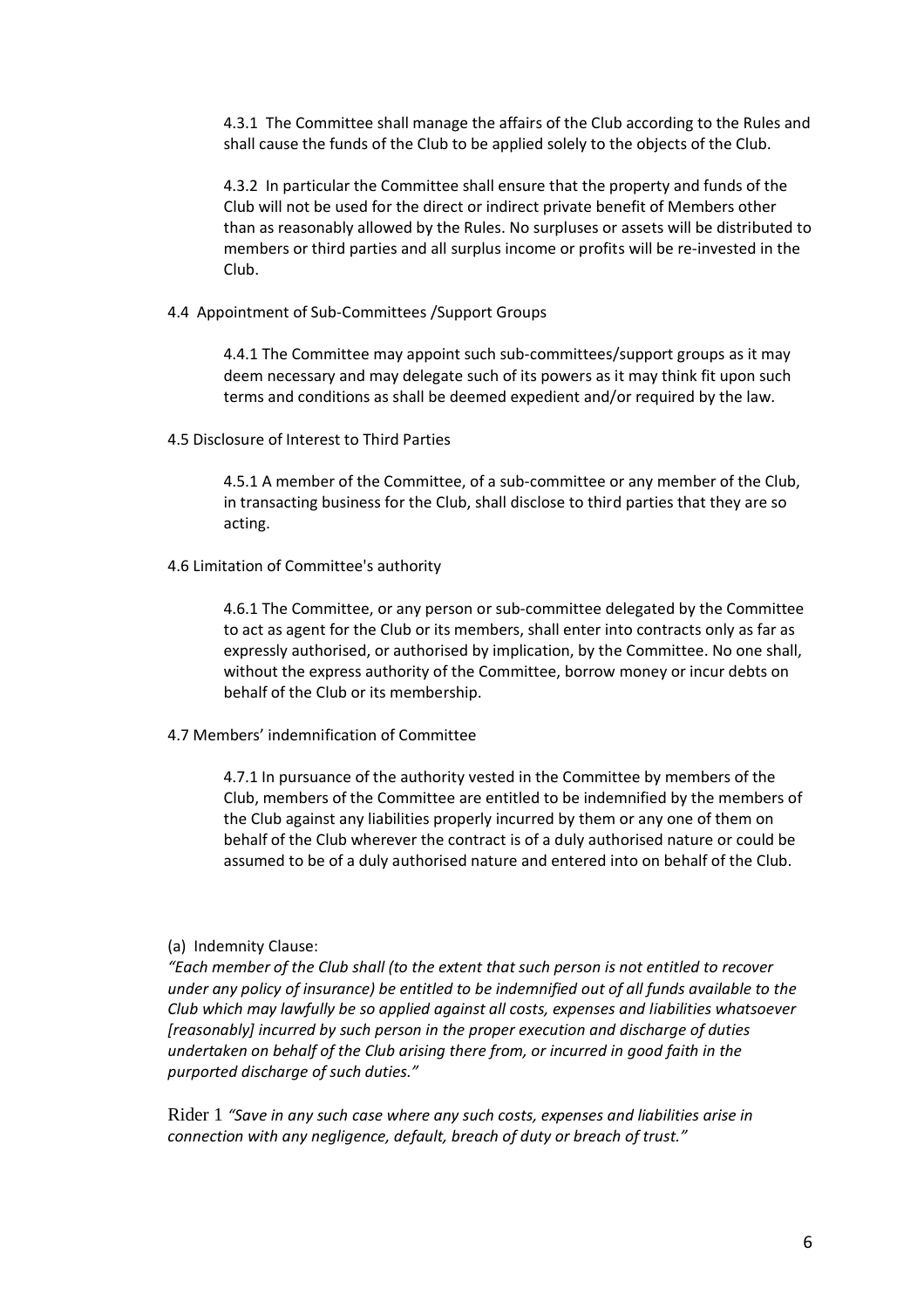Rider 2 *"Provided that any such member so indemnified has been properly authorised in relation to the duties undertaken on behalf of the Club by the General Committee."* 

4.7.2 The limit of any individual member's indemnity in this respect shall be a sum equal to one year's subscription at the then current rate of that category of membership unless the Committee has been authorised to exceed such limit by a General Meeting of the Club.

## 4.8 Contractual Liability

4.8.1 The Committee shall endeavour to ensure that the following clause is incorporated in every contract, lease, licence or other agreement entered into by the Committee and/or Trustees of the Club, as appropriate.

*"The liability of the [Committee/Trustees] for the performance of any contractual or other obligation undertaken by them on behalf of the Club shall be limited to the assets of the Club from time to time."* 

# **Section 5: Trustees**

5.1 There shall be at least three Trustees of the Club who shall be appointed from time to time as necessary by the Committee of the Club from among Full or Honorary Members who are willing to be so appointed.

5.2 A Trustee shall hold office for a maximum term of five years, or until they resign by notice in writing given to the Committee or until a resolution removing them from office be passed at a meeting of the Committee by a majority comprising two‐thirds of the members present and entitled to vote.

5.3 All the property of the Club, including land and investments, shall be held by the Trustees for the time being, in their own names so far as it is necessary and practicable, on trust for the use and benefit of the Club. In the event of the death, resignation, or removal from office of a Trustee, the Committee shall nominate a new Trustee in his place, and shall as soon as possible thereafter take all lawful and practicable steps to procure the vesting of all Club property into the names of the Trustees as constituted after such nomination. For the purpose of giving effect to any such nomination, the Honorary Secretary for the time being is hereby nominated as the person to appoint new Trustees of the Club within the meaning of Section 36 of the Trustee Act 1925 and they shall by Deed duly appoint the person or persons so nominated by the Committee.

5.4 The Trustees shall in all respects act, in regard to any property of the Club held by them, in accordance with the directions of the Committee and shall have power to sell, lease, mortgage or pledge any Club property so held for the purpose of raising or borrowing money for the benefit of the Club in compliance with the Committee's directions (which shall be duly recorded in the Minutes of the proceedings of the Committee) but no purchaser, lessee or mortgagee shall be concerned to enquire whether any such direction has been given.

5.5 The Trustees shall be effectually indemnified by the members of the Club out of the assets of the Club from and against any liability, costs, expenses and payments whatsoever which may be properly incurred or made by them in the exercise of their duties or relation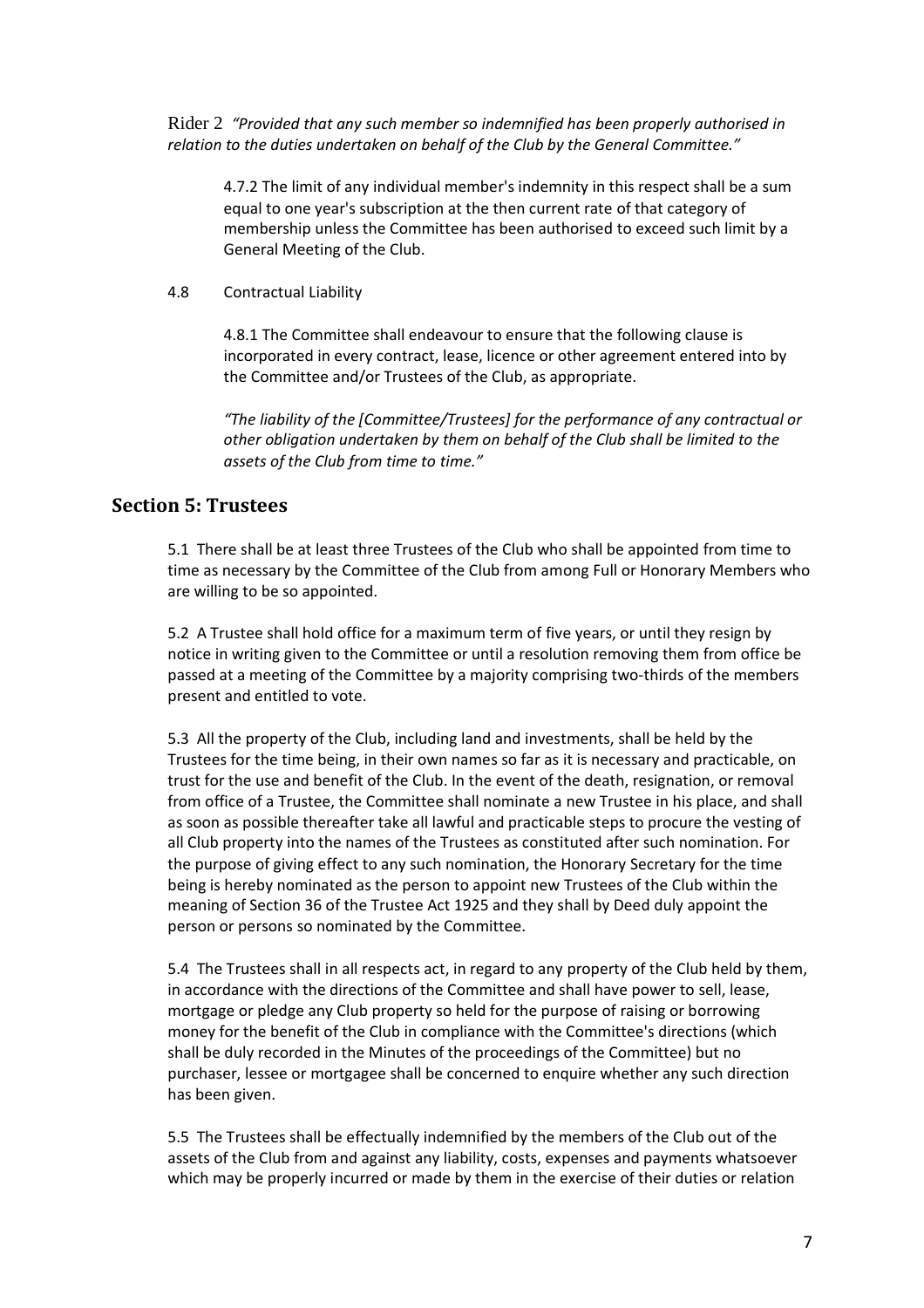to any property of the Club vested in them, or in relation to any legal proceedings, or which otherwise relate directly or indirectly to the performance of the functions of a Trustee of the Club.

## **Section 6: Annual General Meeting**

6.1 An Annual General Meeting of the Club shall be held each year in the month of NOVEMBER on a date to be fixed by the Committee. The Honorary Secretary shall at least fourteen days before the date of such meeting circulate to each member notice hereof and of the business to be brought forward thereat. This may be either by post or electronically.

6.2 No business, except the passing of the Accounts and the election of the Officers, Committee, Trustees and Honorary Auditors, and any business that the Committee may order to be inserted in the notice convening the meeting shall be discussed at such meeting unless notice thereof be given in writing by a member entitled to vote to the Honorary Secretary at least 28 days before the date of the Annual General Meeting.

6.3 The Committee may at any time, upon giving twenty one days notice in writing, call a Special General Meeting of the Club for any special business, the nature of which shall be stated in the summons convening the meeting, and the discussion at such meeting shall be confined to the business stated in the notice sent to members.

6.4 At every meeting of the Club the CHAIR will preside, or in their absence, a Chair elected by a majority of those present shall preside.

6.5 Twenty one members entitled to vote at the relevant meeting and personally present shall form a quorum at any General Meeting of the Club.

6.6 Only Full Members shall vote at any General Meeting of the Club. Other members may attend and speak but are not entitled to vote.

6.7 Voting, except upon the election of members of the Committee, shall be by show of hands.

6.8 In the case of an equality of votes the Chairman (or other nominated person) shall have a second or casting vote, on any matter.

6.9 On any resolution properly put to a meeting of the Club relating to the creation, repeal or amendment of any Rule, Byelaw or Regulation of the Club such Rule, Byelaw or Regulation shall not be created, repealed or amended except by a majority vote of at least two-thirds of those present and entitled to vote.

[Provided that no such change shall jeopardise the Club's status as a Community Amateur Sports Club within the meaning of the Finance Acts, or in any event alter its objects or winding‐up provisions].

The Committee shall call a Special General Meeting upon a written request addressed to the Honorary Secretary signed by at least eleven Full members The Committee shall meet within seven days of the request in order to call a SGM. The Committee shall give twenty one days notice in writing of any such Special General Meeting. The discussion at such meeting shall be confined to the business stated in the notice sent to members.